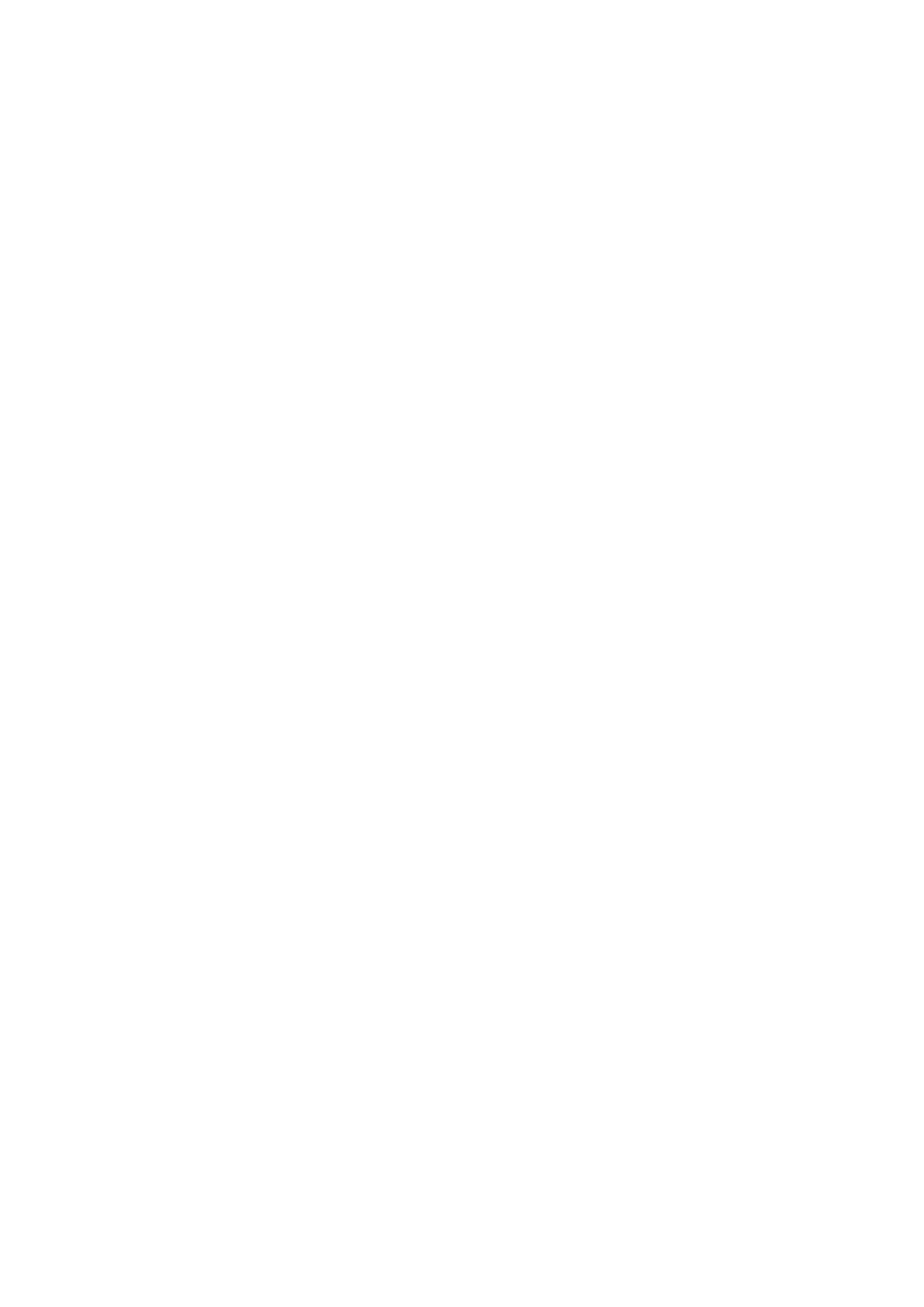## **REFERENCES**

Anell, B.I. and Wilson, T.L. (2002), "Prescripts: creating competitive advantage in the knowledge economy", Competitiveness Review, Vol. 12 No. 1, pp. 26-37.

Arenas, T. and Lavanderos, L. (2008), Intellectual Capital: Object or Process, Journal of Intellectual Capital, 9 (1), pp. 77-85.

Carneiro, A. (2000), "How does knowledge management influence innovation and competitiveness?", Journal of Knowledge Management, Vol. 4 No. 2, pp. 87-99.

Civi, E. (2000), "Knowledge management as a competitive asset", Marketing Intelligence & Planning, Vol. 18 No. 4, pp. 166-74.

Chang, L. and Birkett, B. (2004), Managing intellectual capital in a professional service firm: Exploring the creativity–productivity paradox, Management Accounting Research**,** 15, pp. 7-31.

Chen, Y.-S., Lin, M.-J., Chang, C.-H. (2006), The Influence of Intellectual Capital on New Product Development Performance– The Manufacturing Companies of Taiwan as an Example, Total Quality Management, 17 (10), pp. 1323-1339.

Choong, Kwee, K. (2008), Intellectual capital: definitions, categorization and reporting models, Journal of Intellectual Capital, 9 (4), pp. 609-638.

Cuganesan, S. (2005), Intellectual Capital in Action and Value Creation, Journal of Intellectual Capital**,** 6 (3), pp. 357- 373.

Feland, J., M. (2005), Product Capital Model: Modeling the Value of Design to Corporate Performance, pp. 1-136.

Greeve, Henrich, R. (2009), Bigger and Safer: The Diffusion of Competitive Advantage, Strategic Management Journal, 30, pp. 1-23.

Hofman, J., Hoelscher, M. and Sorenson, R. (2006), Achieving Sustained Competitive Advantage: A Family Capital Theory, Family Business Review, 19 (2), pp. 135-145.

Isaac, R., Herremans, I. and Kleine, T. (2009), Intellectual Capital Management: Pathways to wealth Creation, 10 (1), pp. 81- 92.

Kaufmann, L. and Schneider, Y. (2004), Intangibles: A synthesis of current research, Journal of Intellectual Capital, 5 (3), pp. 366- 388.

Kong, E. (2008), The Development of Strategic Management in the Non-Profit Context: Intellectual Capital in Social Service Non- Profit Organizations, International Journal Management Reviews, 10 (3), pp. 281-299.

Marr, B., Gray, D. and Neely, A. (2003), Why do firms measure their intellectual capital? Journal of Intellectual Capital, 4(4), pp. 441-464.

Martin-de-Castro, G., Navas-Lopez, J.E., Lopez-Saez, P. and Alama-Salazar, E. (2006), "Organizational capital as competitive advantage of the firm", Journal of Intellectual Capital, Vol. 7 No. 3, pp. 324-37.